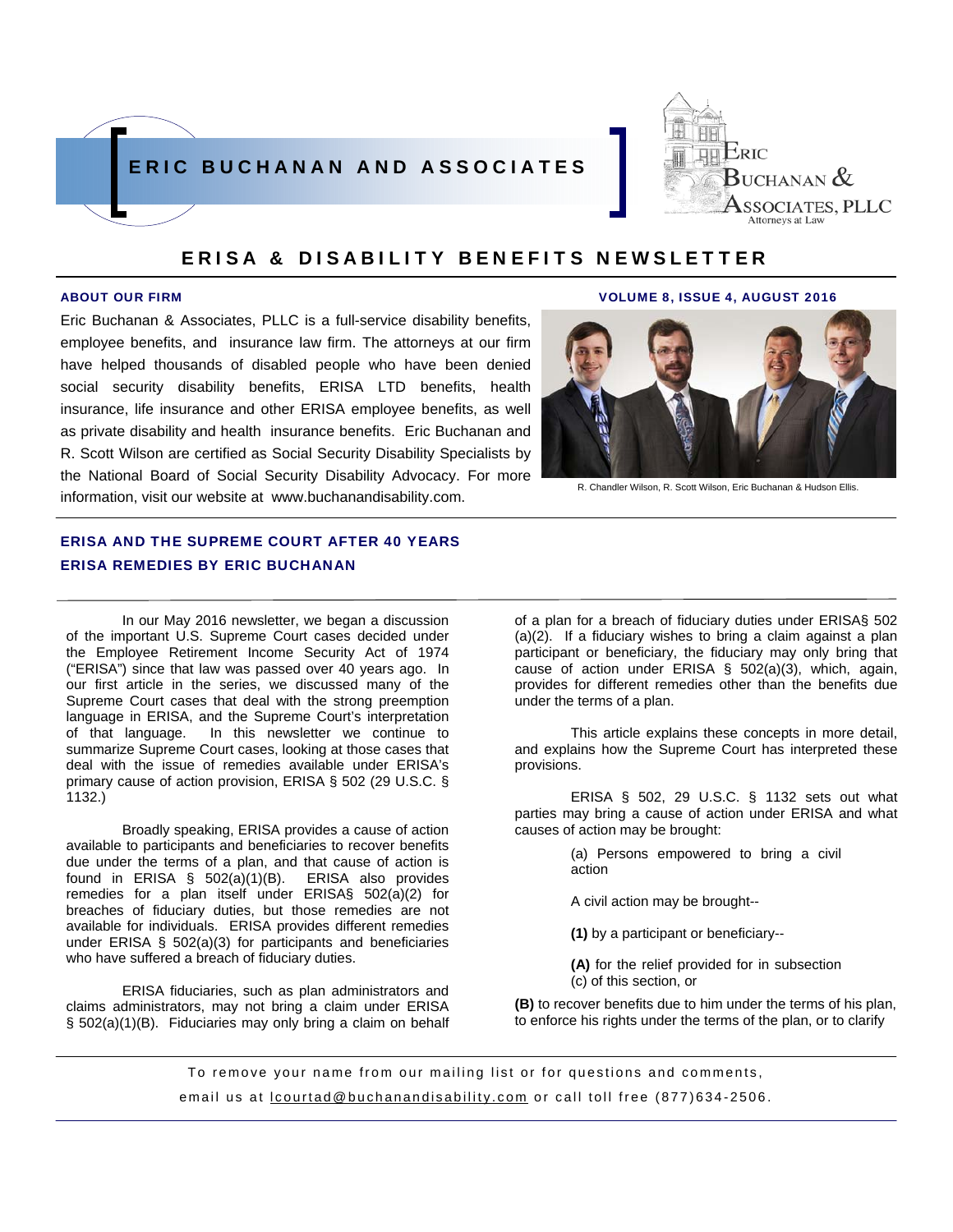his rights to future benefits under the terms of the plan;

**(2)** by the Secretary, or by a participant, beneficiary or fiduciary for appropriate relief under section 409 of this title [liability for breach of fiduciary duty by a fiduciary];

**(3)** by a participant, beneficiary, or fiduciary (A) to enjoin any act or practice which violates any provision of this subchapter or the terms of the plan, or (B) to obtain other *appropriate equitable relief* (i) to redress such violations or (ii) to enforce any provisions of this subchapter or the terms of the plan;

[Subsections 4-9 all give a cause of action only to the Secretary of Labor, not individuals or plans]

(emphasis added). Congress, in passing ERISA, "set forth a comprehensive civil enforcement scheme" that included Congress's choice to allow certain remedies related to employee benefits plans and to prohibit others. *Pilot Life Ins. Co. v. Dedeaux,* 481 U.S. 41, 54, 107 S.Ct. 1549 (1987).

 While plan participants and beneficiaries have the right to recover benefits under the terms of a plan under ERISA § 502(a)(1)(B), that cause of action is limited in several ways. As is clear from the language of the statute, § 502(a)(1)(B) is limited to participants and beneficiaries, and does not provide for a cause of action to be brought by a plan or by a fiduciary. Also, it is limited to recovering under the terms of a plan, so that if a plan or a fiduciary violates ERISA in some other way, such as breaching their fiduciary duties by misleading a plan participant, or by some other breach, there is no cause or action or remedy available under ERISA§ 502 (a)(1)(B), because a breach of fiduciary duties is not a violation of the terms of the plan.

 Similarly, ERISA § 502(a)(2) is limited, in that it only allows for a cause of action against a fiduciary for a breach of fiduciary duty under ERISA § 409, and it also limits the remedy. Specifically, a fiduciary may be personally liable for a breach of fiduciary duties under that section, but may only be required "to make good to such plan any losses to the plan resulting from each such breach, and to restore to such plan any profits of such fiduciary. . ." and may be removed as a fiduciary. Under this provision, an ERISA fiduciary may not be required to make good on losses to an individual plan participant or to restore profits to an individual.

 ERISA § 502(a)(3) is the catch-all provision, allowing a cause of action by individual participants and beneficiaries, as well as by plan fiduciaries. But the catch-all provision is also limited by the remedies available. A cause

of action under this provision can only be brought to either "(A) to enjoin any act or practice which violates any provision of [ERISA] or the terms of the plan, or (B) to obtain other *appropriate equitable relief* (i) to redress such violations or (ii) to enforce any provisions of [ERISA] or the terms of the plan." As will be discussed further in this article, the Supreme Court has interpreted these remedies in various ways. Under (A), by its very terms the remedy is limited to an injunction. Under (B), other remedies are available, but those remedies must both be "appropriate" and "equitable." What those additional limitations are is the subject of many cases, and the remedies available under that provision of ERISA have swung back and forth like a pendulum.

One of the first cases to address ERISA remedies was *Massachusetts Mut. Life Ins. Co. v. Russell*, 473 U.S. 134, 140 (1985), in which an individual sought punitive, or extracontractual, damages for an ERISA fiduciary's delay in paying a claim. This case clarified that an individual beneficiary could bring a claim under ERISA § 502(a)(2) against a fiduciary who breached ERISA's fiduciary duties rules under ERISA § 409, but the remedy for such a breach could not provide an individual remedy for the plan participant, but only for the benefit of the plan as a whole. *Id.,*  citing the language of ERISA § 409. Similarly, the Court found that  $ERISA \S 502(a)(1)(B)$  does give an individual the ability to pursue benefits due under the terms of the plan, but nothing in the language of  $\S$  502(a)(1)(B) "gives rise to a private right of action for compensatory or punitive relief" so that extracontractual damages are not allowed under that provision of ERISA either. *Id.* at 144.

The plan participant in *Russell* also argued that there should be an implied remedy in ERISA to recover extracontractual damages generally. The Supreme Court also rejected that, finding that the "six carefully integrated civil enforcement provisions found in § 502(a) of the statute as finally enacted, however, provide strong evidence that Congress did *not* intend to authorize other remedies that it simply forgot to incorporate expressly" and the Court was "reluctant to tamper with an enforcement scheme crafted with such evident care as the one in ERISA." *Id.* at 146-47.

In *Mertens v. Hewitt Associates*, 508 U.S. 248 (1993) a plan did not meet its financial obligations and ultimately failed, and the plan participants sued the company that gave financial advice to the plan. The company that gave the advice was found to be a non-fiduciary. A claim could not be brought under § 502(a)(1)(B) because no one claimed the actual terms of the plan were violated. Also, no claim could be brought under § 502(a)(2) because that section only allows for claims against a fiduciary. Thus, the question was, what relief would be available under ERISA § 502(a)(3) against a non-fiduciary?

In answering this question in *Mertens*, the Supreme Court found that the limitation of the word "equitable" before the word "remedies" was a significant limitation on all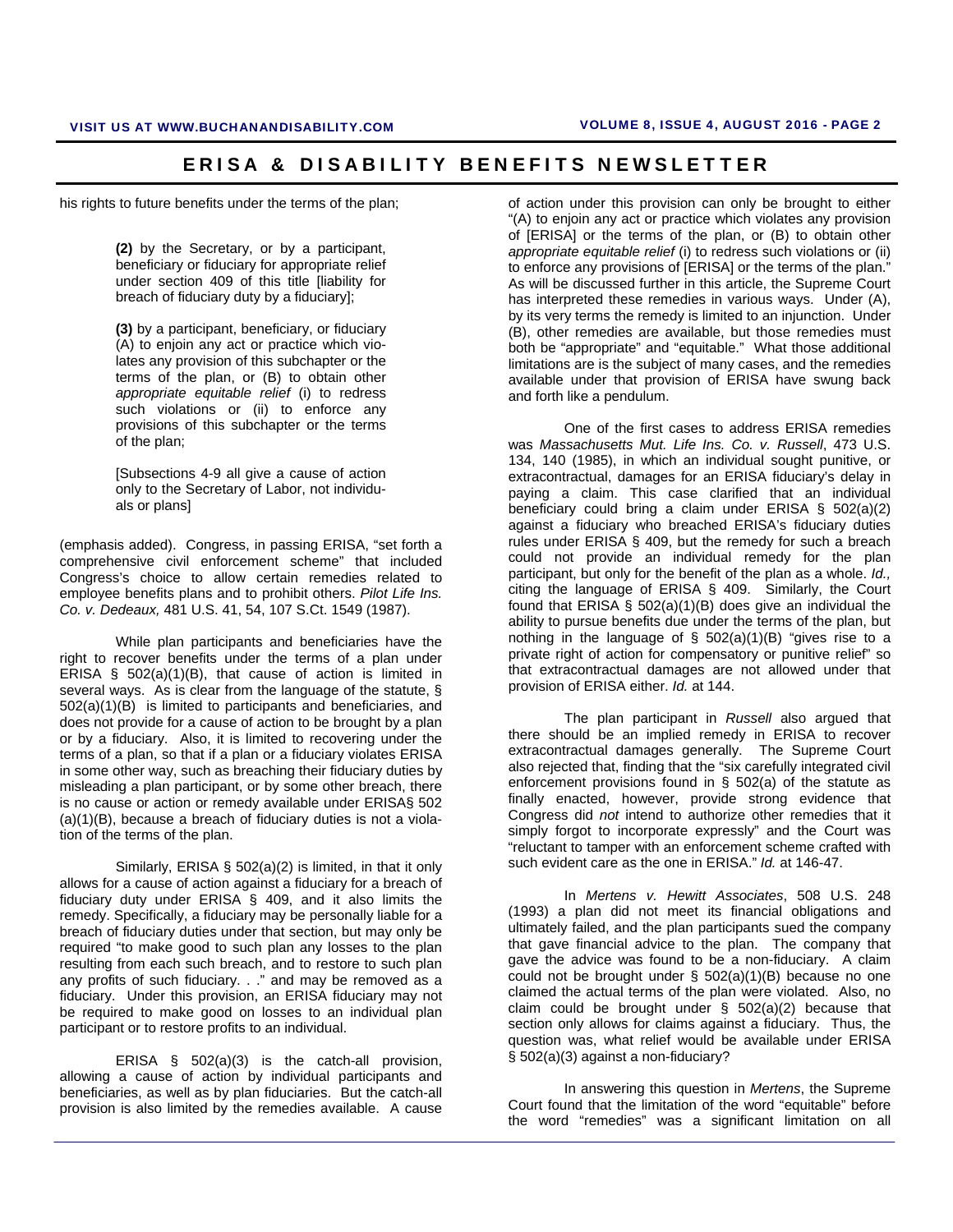remedies. It not only precluded remedies that might have been available in a court of equity, but further limited the remedies to those for equitable causes of action, which the court described as "those categories of relief that were *typically* available in equity (such as injunction, mandamus, and restitution, but not compensatory damages)." *Id.* 508 U.S. at 256. Also, ERISA does not impose a specific restriction on a non-fiduciary from participating in a breach of fiduciary duties; therefore, the Court found that the limitation to "appropriate equitable remedies" in this instance meant that, a non-fiduciary could not be held liable for money damages under that provision of ERISA. *Mertens*, 508 U.S. at 253-54.

In *Varity Corp. v. Howe*, 516 U.S. 489 (1996) the Supreme Court held that an individual plan participant could seek an individual remedy for a fiduciary's breach of ERISA's fiduciary duties rules under ERISA § 502(a)(3). The Court addressed the situation where an employer, acting as a plan administrator and ERISA fiduciary, "through trickery, led [plan participants] to withdraw from the plan and to forfeit their benefits." *Id.* at 491-2. The employer and plan administrator created a new subsidiary to which it intended to transfer its unprofitable divisions. In order to avoid the controversy of involuntarily terminating plan participation in the old plan of employees being transferred to the new company, the employer, who was also plan administrator, falsely promised the employees that their benefits in the new subsidiary would be secure. *Id.* at 492-4. The Court first answered the question whether an employer who was also a plan administrator (as is often the case) could be liable as an ERISA fiduciary for breaching its fiduciary duties; to the extent an employer is explaining benefits to employees, it is wearing its fiduciary hat, and is speaking in the capacity as plan administrator. *Id.* at 501. Further, "[c]onveying information about the likely future of plan benefits, thereby permitting beneficiaries to make an informed choice about continued participation, would seem to be an exercise of a power "appropriate" to carrying out an important plan purpose," and was a fiduciary function. *Id.* at 502.

The next question addressed was whether providing misleading information about plan benefits would be a breach of fiduciary duties under ERISA. The Court gave what it called "a brief, affirmative answer." *Id.* at 506. The Court explained:

> ERISA requires a "fiduciary" to "discharge his duties with respect to a plan solely in the interest of the participants and<br>beneficiaries." ERISA § 404(a). To ERISA  $§$  404(a). To participate knowingly and significantly in deceiving a plan's beneficiaries in order to save the employer money at the beneficiaries' expense is not to act "solely in the interest of the participants and beneficiaries." As other courts have held, "[l] ying is inconsistent with the duty of loyalty owed by all fiduciaries and codified in section 404(a)(1) of ERISA," *Peoria Union*

*Stock Yards Co. v. Penn Mut. Life Ins. Co.,* 698 F.2d 320, 326 (C.A.7 1983). See also *Central States,* 472 U.S., at 570-571, 105 S.Ct., at 2840-2841 (ERISA fiduciary duty includes common-law duty of loyalty); *Bogert & Bogert, Law of Trusts and Trustees* § 543, at 218-219 (duty of loyalty requires trustee to deal fairly and honestly with beneficiaries); 2A *Scott & Fratcher, Law of Trusts* § 170, pp. 311-312 (same); Restatement (Second) of Trusts § 170 (same).

*Id.* 

The final question the Court answered is "whether or not the remedial provision of ERISA that the beneficiaries invoked, ERISA § 502(a)(3), authorizes this lawsuit for individual relief." *Id.* at 507. The Court examined the previous case law, which had found that remedies were only available to the plan itself, and not individuals. The Court found that those claims that only allowed a plan to recover were limited to those causes of action under ERISA § 502(a)(2), which specifically incorporated ERISA § 409, which itself limits only provided for plans to recover. To the contrary, the Court found that ERISA § 502(a)(3), was a broader, catchall provision, the Court held that the "words of subsection (3)-'appropriate equitable relief' to 'redress' any 'act or practice which violates any provision of this title'-are broad enough to cover individual relief for breach of a fiduciary obligation." *Id.* at 510.

In *Great-West Life & Annuity Ins. Co. v. Knudson*, 534 U.S. 204, (2002), the Court again addressed what remedies are available under ERISA § 502(a)(3), but, unlike a claim against a non-fiduciary in *Mertens*, or against a fiduciary in *Varity Corp*, in *Knudson*, the claim was by an ERISA fiduciary health plan seeking to recover medical benefits from a plan participant, Knudson, who recovered from a third-party tortfeasor under the health plan's subrogation/reimbursement provisions. The Court held that an action by an ERISA fiduciary to recover under the subrogation/reimbursement provisions of a plan was essentially a cause of action to enforce a contract, which would have been a cause of action at law, and not equity; a legal cause of action only can obtain a legal remedy, and only an equitable cause of action can result in an equitable remedy. Thus, a cause of action to enforce the terms of a plan would not have a remedy available under ERISA § 502(a)(3) because there is no "equitable remedy" for a legal cause of action. The Court went further to hold that because the funds were deposited into a special needs trust, that even if a cause of action were available under ERISA § 502(a)(3), a plan's remedy to recover the money in this case would be limited, if at all, to those remedies "typically available in equity." However, without being explicitly overruled, this case was effectively overruled in most respects by the follow-on case, *Sereboff v. Mid Atlantic Medical Services, Inc.*, 547 U.S. 356 (2006).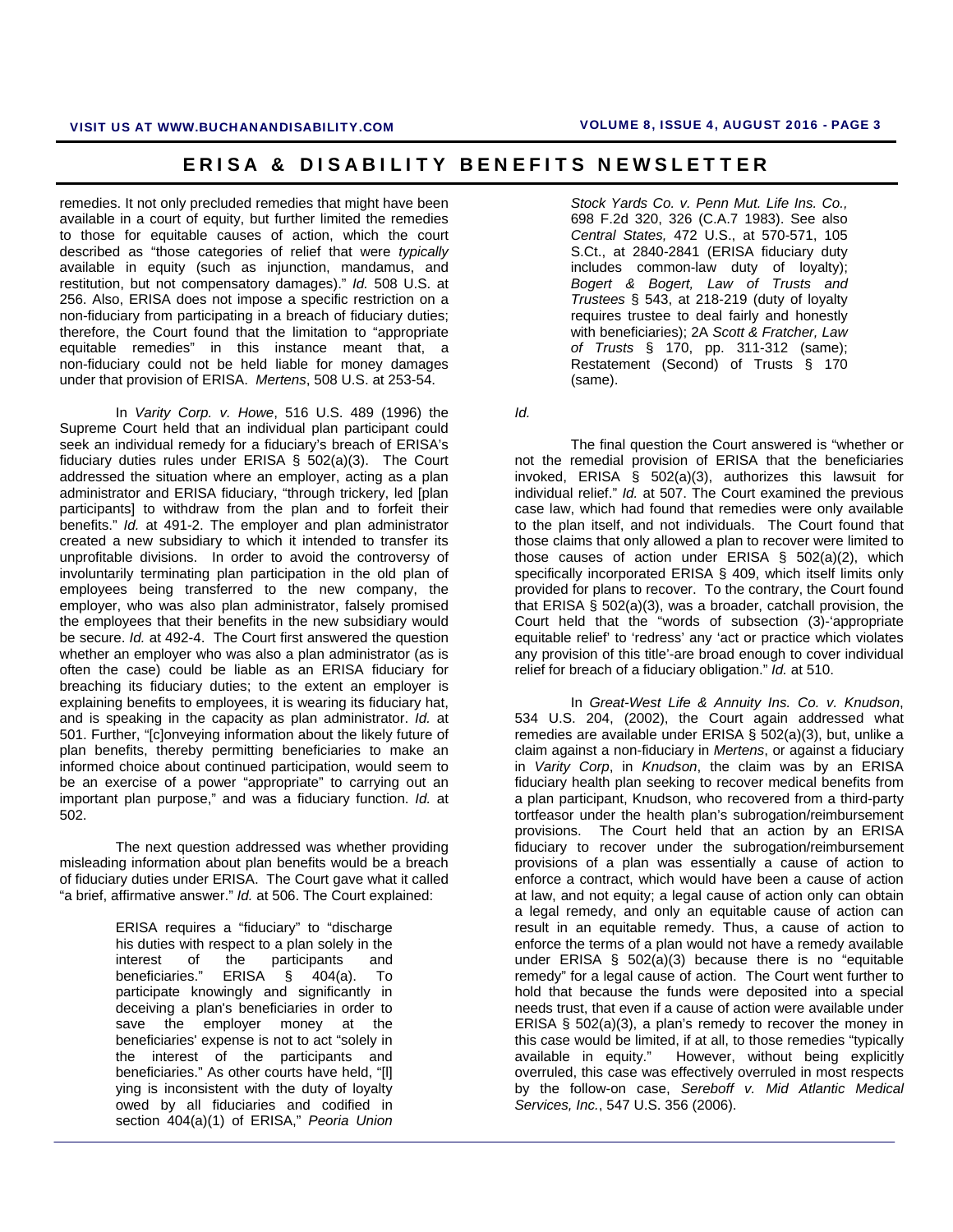Following *Knudson*, the Supreme Court explicitly left in place much of the rationale, but effectively overruled the holding of Knudson, and allowed ERISA fiduciaries to recover under ERISA § 502(a)(3), but required fiduciaries to jump through the hoops of alleging a cause of action at equity and seeking a remedy available in equity. In *Sereboff v. Mid Atlantic Medical Services, Inc.*, 547 U.S. 356, (2006), the Sereboffs were involved in an automobile wreck and Mid Atlantic provided medical benefits to the Sereboffs totaling \$74,869.37. Mid Atlantic notified Sereboffs' attorney of its asserted lien on the anticipated proceeds from the suit over the automobile wreck; however after the case settled for \$750,000 neither the Sereboffs nor their attorney sent any money to Mid Atlantic.

 Mid Atlantic filed a claim as an ERISA fiduciary under ERISA § 502(a)(3) to enforce the terms of the plan, which gave Mid Atlantic a subrogation right. The Supreme Court distinguished *Great-West v. Knudson* on the grounds that, in *Knudson*, the recovery in the underlying tort case was placed directly in a special needs trust, and was never in the hands of the Knudsons. Then, despite the clear language in *Knudson* that only equitable causes of action can provide an equitable remedy, the Court in *Sereboff* held that the character of the underlying cause of action does not matter, because "ERISA provides for equitable remedies *to enforce plan terms,* so the fact that the action involves a breach of contract can hardly be enough to prove relief is not equitable; that would make  $\S$  502(a)(3)(B)(ii) an empty promise." *Sereboff,* 547 U.S. at 363.

 The Court in *Sereboff* relied on a 90 year old case, *Barnes v. Alexander,* 232 U.S. 117, 34 S.Ct. 276, 58 L.Ed. 530 (1914), for the proposition that equity provides for a rule "that a contract to convey a specific object even before it is acquired will make the contractor a trustee as soon as he gets a title to the thing." *Id.* at 121, 34 S. Ct. 276. The Court then explained, that the Court's previous analysis in *Knudson* that equity only provided for certain remedies where the specific assets could be traced to specific funds did not provide a complete list of all available equitable remedies. The Court explained:

> *Knudson* simply described in general terms the conditions under which a fiduciary might recover when it was seeking equitable restitution under a provision like that at issue in this case. There was no need in *Knudson* to catalog all the circumstances in which equitable liens were available in equity; Great-West claimed a right to recover in restitution, and the Court concluded only that equitable restitution was unavailable because the funds sought were not in Knudson's possession.

*Sereboff,* 547 U.S. at 365. Thus, while the Court does not

explicitly overrule *Knudson*, the Court did allow the ERISA fiduciary to recover money from a beneficiary to enforce the terms of the plan, without specifically being able to trace identifiable funds into the beneficiaries' possession, by asserting an equitable remedy.

 Lastly, the Court rejected Sereboff's argument that any equitable claim by the ERISA fiduciary would be subject to equitable defenses. The Supreme Court explained that the ERISA fiduciary's claim was not truly an equitable claim, but rather was an ERISA claim to recover under the terms of the plan; therefore, "the parcel of equitable defenses the Sereboffs claim accompany any such action are beside the point." *Sereboff*, 547 U.S. at 368. Then, in footnote 2, the Court left the door open to arguments that, a recovery by a plan fiduciary that does not take into account equitable defenses, such as the made-whole doctrine, may not be an "appropriate" equitable remedy under ERISA § 502(a)(3), but, because that issue was not raised below, the Supreme Court declined to consider it for the first time.

In another case addressing the remedies available to a plan participant or beneficiary when an ERISA fiduciary provided false and misleading information (thus violating their fiduciary duties), the Supreme Court held in *Cigna v. Amara*, 563 U.S. 421, 131 S.Ct. 1866 (2011), that the remedy available must still be one based on a cause of action in equity, but the causes of action against a breaching fiduciary could provide relief such as reformation of a contract or surcharge, a form of monetary damages, because those were causes of action typically available in equity brought by a beneficiary against a breaching fiduciary.

In *Amara*, CIGNA decided to change from a defined benefit plan to a defined contribution plan, and decided to place a value on the vested benefits for employees who were already in the defined benefit plan. CIGNA represented that the new plan would be an improvement on the old plan, and that the contribution to the new plan based on vested benefits earned under the old plan would represent "the full value of the benefit [they] earned for service before 1998," as well as other promises about the new plan. *Id.* at 428. In fact, the plan would save CIGNA significant money, moved the risk of dropping interest rates from CIGNA to the employees, and contained a reduction of the contribution based on an actuarial calculation that some employees would pass away that was not disclosed. *Id.* at 429-430. The bottom line was that CIGNA's representations "were incomplete and inaccurate." *Id.* at 431.

The Court then turned to whether ERISA § 502 provided a remedy for the plan participant plaintiff. The district court took the approach of first ordering the plan to be reformed to conform to the promises made, and thus a remedy would have been available under ERISA § 502(a)(1) (B) to obtain benefits due under the terms of the plan. *Id.* at 435. The Supreme Court rejected that approach, holding that ERISA § 502(a)(1)(B) does not authorize a court to reform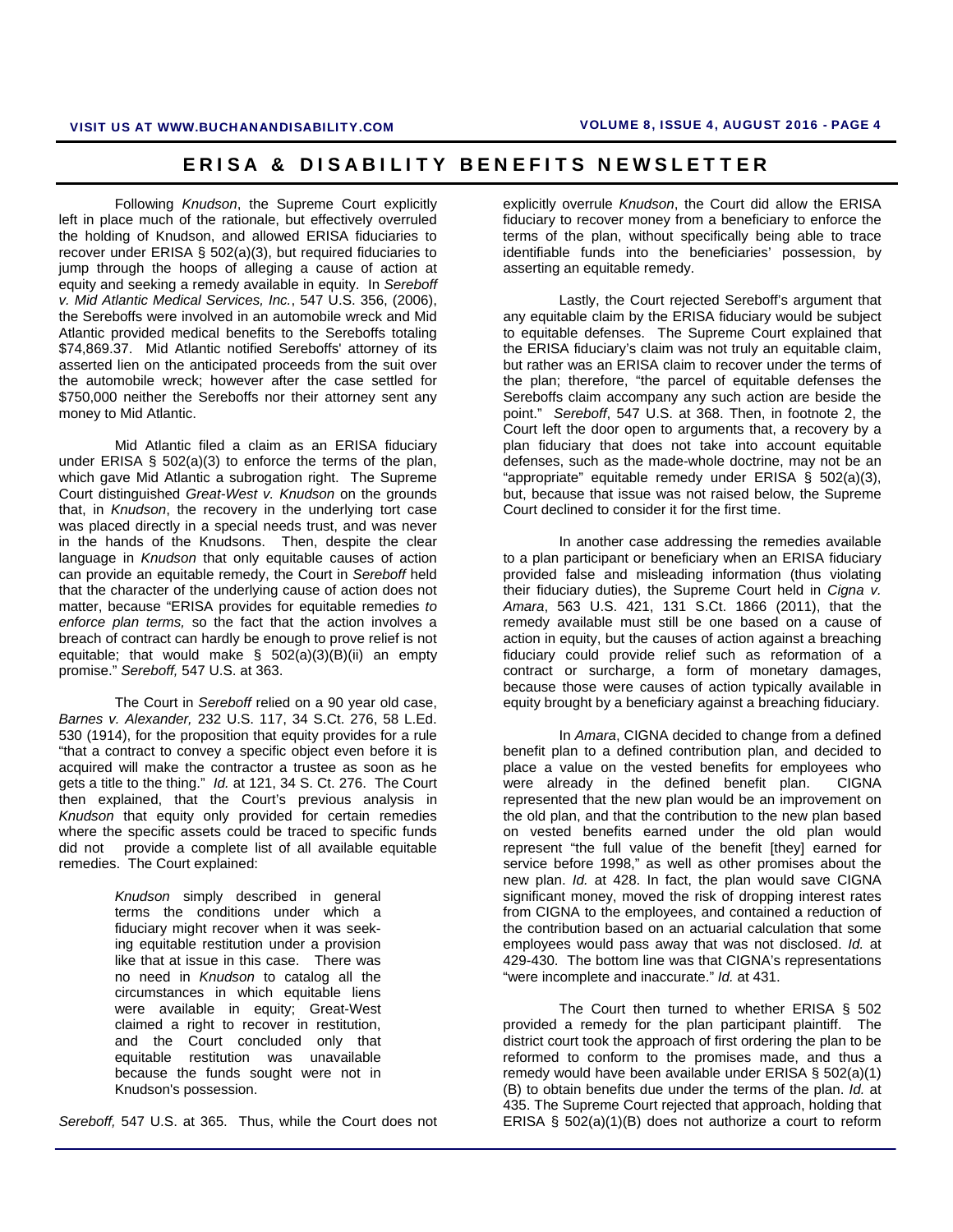the terms of the plan. *Id.* at 436. Further, the court could not enforce the promises made in any summary plan descriptions, because those documents were not the actual plan, but only descriptions of the plan. *Id.* at 436-438.

The Court in *Amara* then turned to whether a remedy would be available under ERISA § 502(a)(3), which provides for only "appropriate equitable remedies" and found that the lower court's concern that provision would not provide an adequate remedy to be misplaced. *Id.* at 438. The Court explained that the previous cases limiting equitable remedies were of a different nature; for example *Mertens, supra*, involved a claim against a non-fiduciary. *Amara*, 563 U.S. at 439. *Great-West v. Knudson, supra*, was also different, involving a claim brought by a fiduciary against a beneficiary, and was a claim seeking a lien which required a recovery of the "particular" money that had been collected. *Amara*, 563 U.S. at 439. The Court contrasted the present case as one that "concerns a suit by a beneficiary against a plan fiduciary (whom ERISA typically treats as a trustee) about the terms of a plan (which ERISA typically treats as a trust)." *Id.* The Supreme Court explained this was just the "kind of lawsuit that, before the merger of law and equity, respondents could have brought only in a court of equity, not a court of law." *Id.* at 439-440, *citing*, 4 A. Scott, W. Fratcher, & M. Ascher, Trusts § 24.1, p. 1654 (5th ed.2007) ("Trusts are, and always have been, the bailiwick of the courts of equity").

The Court went on to explain that reformation of a contract was just the type of remedy available in equity that courts could allow as an "appropriate equitable remedy."

> The power to reform contracts (as contrasted with the power to enforce contracts as written) is a traditional power of an equity court, not a court of law, and was used to prevent fraud. See *Baltzer v. Raleigh & Augusta R. Co.,* 115 U.S. 634, 645, 6 S.Ct. 216, 29 L.Ed. 505 (1885) ("[I]t is well settled that equity would reform \*441 the contract, and enforce it, as reformed, if the mistake or fraud were shown"); *Hearne v. Marine Ins. Co.,* 20 Wall. 488, 490, 22 L.Ed. 395 (1874) ("The reformation of written contracts for fraud or mistake is an ordinary head of equity jurisdiction"); *Bradford v. Union Bank of Tenn.,* 13 How. 57, 66, 14 L.Ed. 49 (1852); J. Eaton, Handbook of Equity Jurisprudence § 306, p. 618 (1901) (hereinafter Eaton) (courts of common law could only void or enforce, but not reform, a contract); 4 Pomeroy § 1375, at 1000 (reformation "chiefly occasioned by fraud or mistake," which were themselves concerns of equity courts); 1 Story §§ 152 –154; see also 4 Pomeroy § 1375, at 999

(equity often considered \*\*1880 reformation a "preparatory step" that "establishes the real contract").

*Amara*, 563 U.S. at 440-41. Further, holding CIGNA to provide just what it had promised is equitable estoppel, another "traditional equitable remedy" which "operates to place the person entitled to its benefit in the same position he would have been in had the representations been true." *Id.* at 441. In response to concerns that money damages might not be available in equity, the Court again allayed those fears. Because this is a claim by a participant against a fiduciary, "[e]quity courts possessed the power to provide relief in the form of monetary 'compensation' for a loss resulting from a trustee's breach of duty, or to prevent the trustee's unjust enrichment," and that "prior to the merger of law and equity this kind of monetary remedy against a trustee, sometimes called a 'surcharge,' was 'exclusively equitable.' " *Id.* at 441-42. Further, the remedy of "surcharge," or allowing money damages against a breaching fiduciary is widely available in equity; the "surcharge remedy extended to a breach of trust committed by a fiduciary encompassing any violation of a duty imposed upon that fiduciary." *Id.* at 442. "Thus, insofar as an award of make-whole relief is concerned, the fact that the defendant in this case, unlike the defendant in *Mertens,* is analogous to a trustee makes a critical difference." *Amara*, 563 U.S. at 442.

In the case of *US Airways, Inc. v. McCutchen*, U.S. \_\_\_, 133 S. Ct. 1537, 1549, 185 L. Ed. 2d 654 (2013), the Supreme Court again addressed remedies under ERISA § 502(a)(3), but returned to the context of a claim brought by a fiduciary against a plan participant. The Court addressed the question left unaddressed in *Sereboff*, which was, since ERISA plan administrators may only seek equitable remedies, would a plan participant or beneficiary, against whom recovery is sought, be allowed to raise equitable defenses? In short, the Court held: no, equitable defenses cannot be used to overcome the clear language of a plan.

The Court reasoned that since the ERISA plan documents were, in effect, a contract documenting the "expressed commitments" of the parties, that " when parties demand what they bargained for in a valid agreement," one of the parties cannot then ignore the plain language of the agreement by applying equitable defenses. In effect, the Supreme Court has held that ERISA plans are, for these purposes, contracts, and, while the plan's remedy is to seek an equitable lien by agreement, that lien is created by the agreement, and is bound by the terms of the agreement. "[i]f the agreement governs, the agreement governs," reasoned the Court.

However, in the second part of the *McCutchen* decision, the Court found there is still a place for equitable rules in interpreting the provisions of ERISA plans. In this